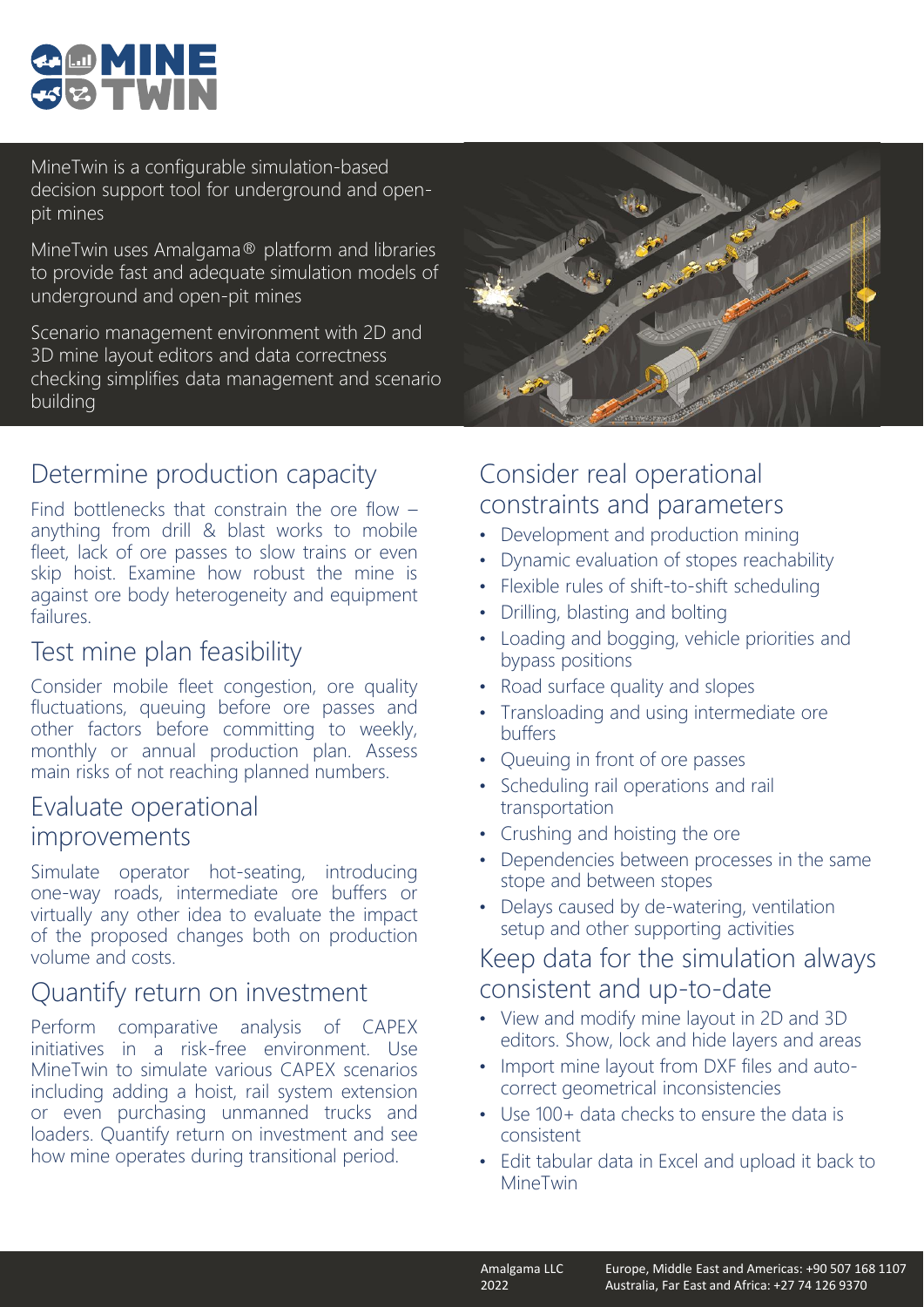Scenario management environment allows users to keep all data for simulation consistent and up-todate

All data is organized into scenarios and experiments. Master data is shared between all experiments. Schedules, assignments and other settings can be experiment specific

The data can be imported from various sources ranging from EAM systems and mine surveying software to simple Excel spreadsheets and text files

All data about stopes, ore passes, equipment units, trains, hoists and other assets is organized in a tree view and grouped by types and models

All parameters of objects (equipment units, etc.) are edited through property views. Property views are designed to help users avoid errors while entering and editing the data



Mine layout can be viewed and edited in both 2D and 3D views. Navigation between these views is synchronized to make the work fast and intuitive

Built-in error checking functionality helps users find inconsistencies in the data and navigate to the places which need to be fixed. Some errors in spatial data can be fixed automatically



Amalgama LLC 2022

Europe, Middle East and Americas: +90 507 168 1107 Australia, Far East and Africa: +27 74 126 9370